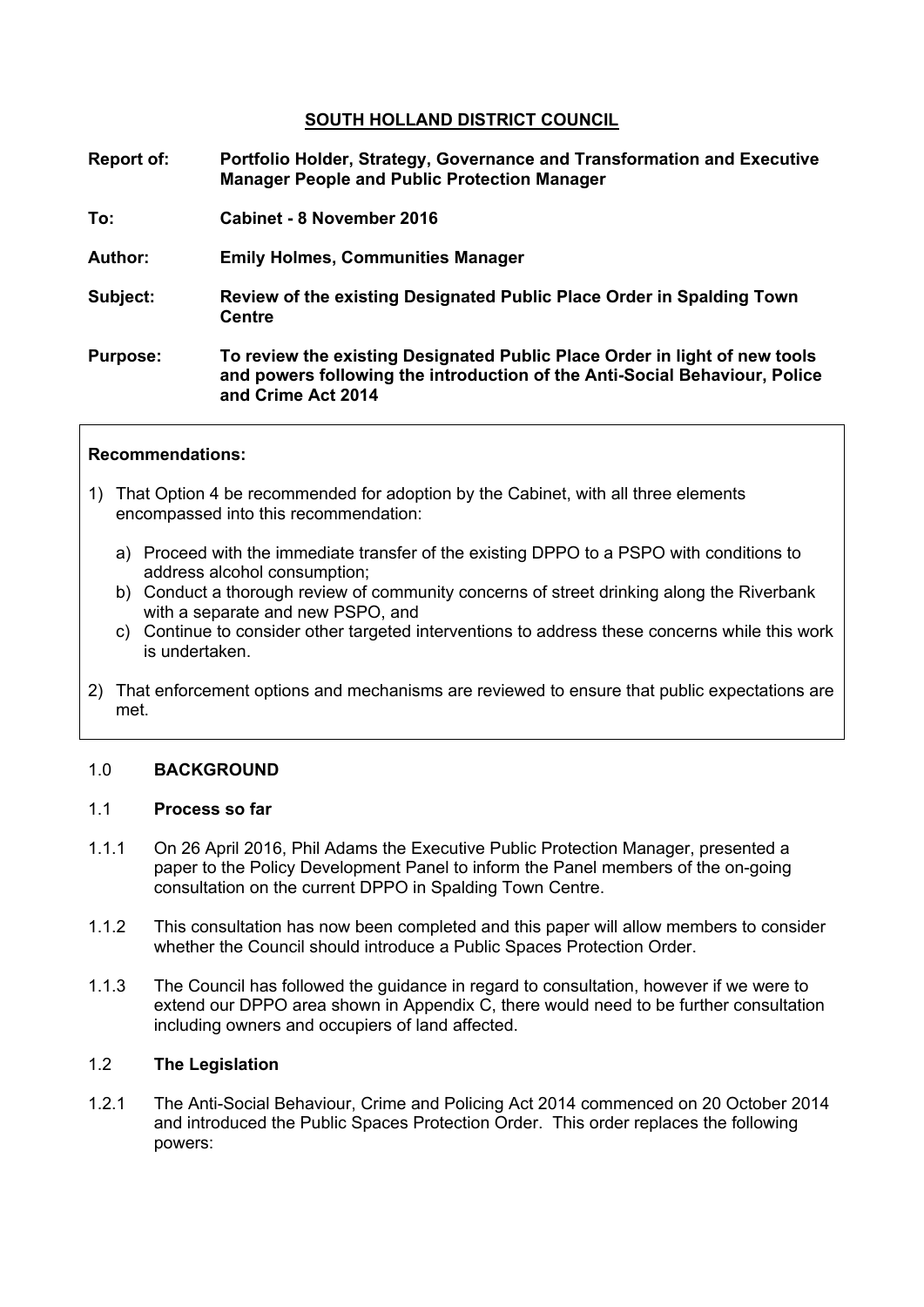- Designated Public Place Order (DPPO)
- Gating Order
- Dog Control Order
- 1.2.2 Public Spaces Protection Orders are made by the Council and are designed to make public spaces more welcome to the majority of law abiding people and communities and not simply to restrict access.
- 1.2.3 The Council may make an Order if they are satisfied, on reasonable grounds, that the following two conditions are met:

### **First condition**

- Activities carried out in a public place in the local authority's area have a detrimental effect on the quality of life of those in the locality or
- It is likely that the activities will be carried out in a public place within the area that will have such an effect

### **Second condition**

The effect, or likely effect of the activities:

- Is, or is likely to be, of a persistent or continuing nature
- Is, or is likely to be, such as to make the activities unreasonable and
- Justifies the restrictions imposed
- 1.2.4 The Order identifies the public spaces affected as the 'restricted area' and can:
	- Prohibit specific things from being done in the restricted area
	- Require specific things to be done by persons carrying out specific activities in the area
	- Or both

The only prohibitions or requirements that can be imposed are ones that are reasonable to impose in order to:

- Prevent the detrimental effect from occurring or recurring
- Reduce the detrimental effect or reduce the risk of its occurrence, recurrence or continuance
- 1.2.5 The legislation allows the Order to be framed in such a way that it does not necessarily apply in all circumstances. An Order can be worded in such a way that:
	- It only applies at certain times of the day
	- It only applies at specific time, such as when a festival is on
	- It applies to all persons
	- It only applies to persons in specified categories
	- It only applies to all persons except those in specified categories
- 1.2.6 The Act states that 'necessary consultation' must be undertaken before a Public Spaces Protection Order is introduced. The Act defines this as:
	- The Chief of Police for the restricted area
	- Whatever community representatives the local authority thinks is appropriate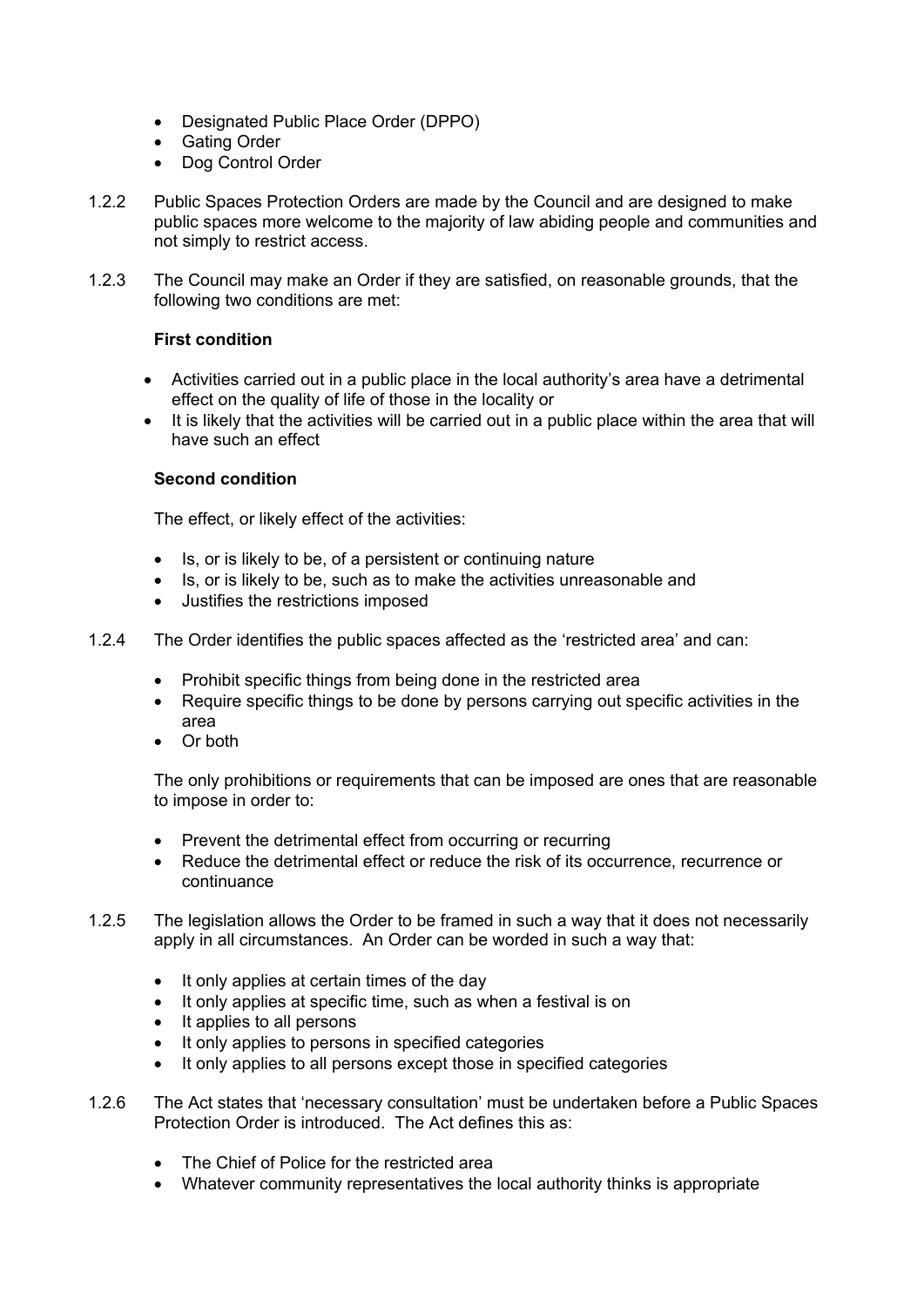As far as is practicable, the owner or occupier of the land

# 1.3 **Consultation undertaken to date**

- 1.3.1 In order that the Council can make a decision about whether to proceed to a Public Spaces Protection Order, officers have undertaken consultation and reviewed the existing DPPO. This consultation has included:
	- The Chief Constable of Lincolnshire
	- Lincolnshire Police and Crime Commissioner, (Alan Hardwick at the time of consultation).
	- Spalding and District Area of Commerce
	- Spalding Ward members
	- Committee of the Licensing Authority
	- Members of PDP
- 1.3.2 The purpose of the consultation was to ascertain and understand the types of complaints and issues that are being experienced in order to inform the Council's next steps.
- 1.3.3 Consultees were asked to comment upon the following behaviours that *could* be included in the Order:
	- Public Nuisance including begging, assertive or aggressive collection or soliciting for money on the street, cycling on the pavement
	- Behaviours including alcohol consumption, Intoxicated persons, Urinating and defecating, spitting
	- Environmental issues including littering, feeding pigeons, graffiti, flyposting
	- Other options including peddling, dog control, gating, footpath closures, obstructing the highway
- 1.3.4 Responses were received from:
	- Chief Superintendent Shaun West, Lincolnshire Police
	- Committee of the Licensing Authority
	- Councillor Jack McLean, District Councillor for Spalding St John's Ward
- 1.3.5 The Policy Development Panel will consider the review of the existing DPPOs in Spalding Town Centre at its meeting on 1 November 2016. Any feedback will be provided verbally to the Cabinet.

### 1.4 **Feedback received**

- 1.4.1 The Members of the Committee of the Licensing Authority said that they wished to see the mapped area extended to include the Vista, Church and follow the river down to Springfields, and were pleased to see cycling on the pavement, chugging (charity begging) and dog control on the list. The Committee also suggested the following behaviours be included:
	- Dog fouling
	- Peddling
	- Litter dropping (the Committee reported that drinkers had been seen to drop cans and bottles)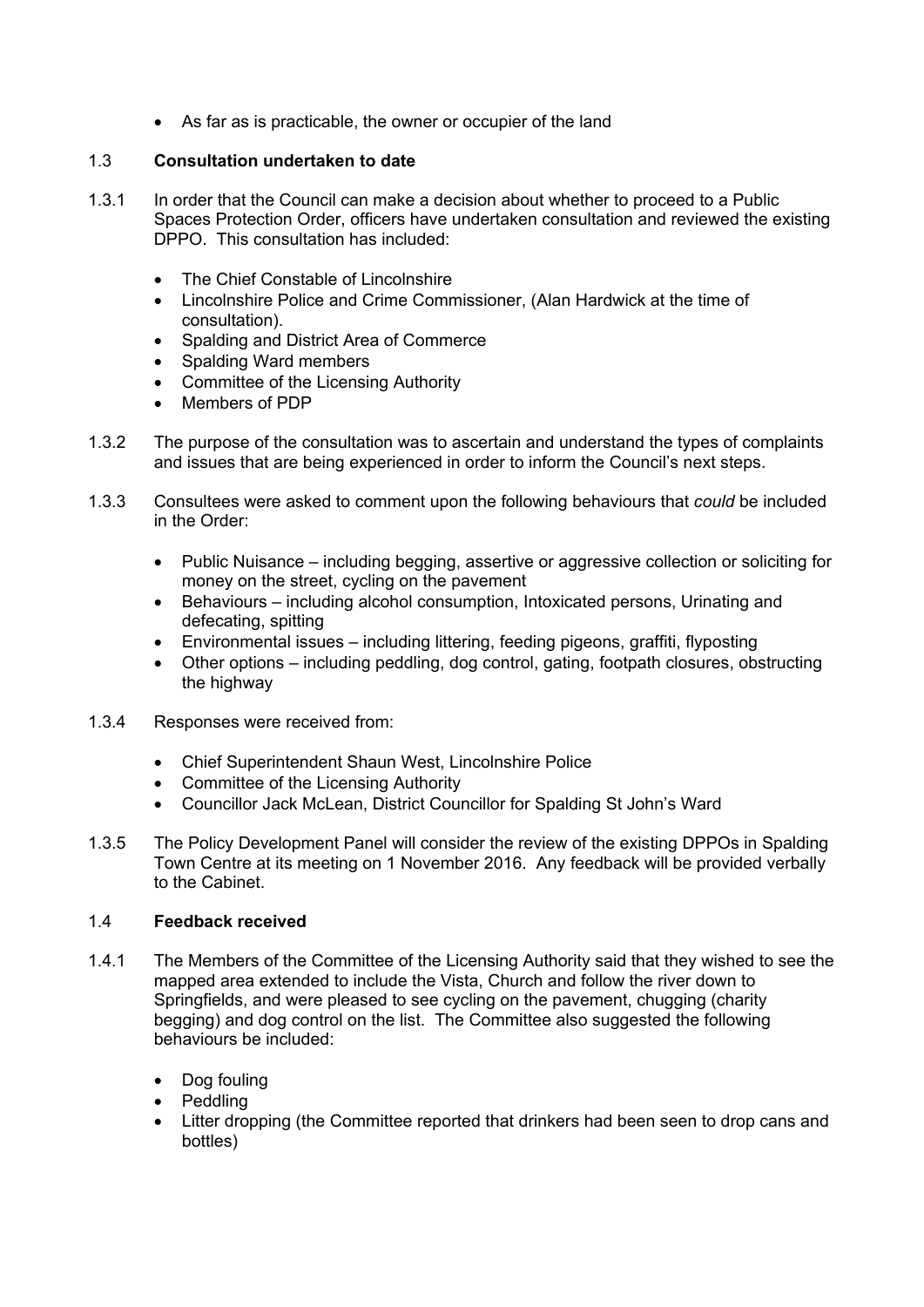- Leaving food debris (the Committee felt that the Town Centre and Hall Place were places for people to gather and eat and food debris was left which could attract vermin)
- No feeding ducks (the Committee would like to see signs put up along the main stretch of the river through the town as it attracts vermin
- 1.4.2 Councillor Jack McLean reported that:
	- Residents had raised concerns about rough sleeping in some areas being an issue
	- Drinking, ASB and littering is an issue for residents opposite the Riverside on both London Road and further out in the ward
- 1.4.3 Lincolnshire Police provided a comprehensive response which gave details about calls for services and issues raised with local officers:

### **Begging**

A detailed search of the command and control system revealed one incident relating to begging in the previous 12 months. Anecdotal evidence does not suggest that begging is widespread, or a localised issue in Spalding. Local officers work closely with P3 Street Outreach, South Holland District Council and other agencies to deal with rough sleepers which reduces the frequency of individuals begging in the area.

### **Assertive or aggressive (commercial or charity) collection or soliciting for money in the street**

There have been no reported incidents within Spalding or the wider South Holland area. PCSOs and the Community Beat Manager regularly patrol throughout the district and have had no sightings, dealings or reports of any such activity. The town centre team also work closely with Shopwatch and retailers and no such activity has been identified by their staff or customers.

### **Cycling on the pavement**

Cycling on the pavement is a regular issue which is often raised as a point of concern by residents and business users. Some of the problem occurs as there is a lack of clarity about where some cycle paths start and end.

### **Alcohol consumption and Intoxicated persons**

A review of the systems shows that, in the last year, in the NC27 beat area (which is slightly larger than the current DPPO area) there have been:

- 79 incidents of drunken behaviour
- 29 incidents of street drinking
- This equates to just over 2 per week

When these incidents were interrogated for further details, 33 related to intoxicated persons in the street, walking down roads or streets or asleep on benches and many of these do not have evidence of 'street drinking' connected to them. 36 of these incidents over the year were linked to the night time economy.

The PCSOs conducted a series of static patrols in one of the historic hotspot locations for street drinkers in June 2016. They patrolled for 15 minutes at a time, 3 times a day, at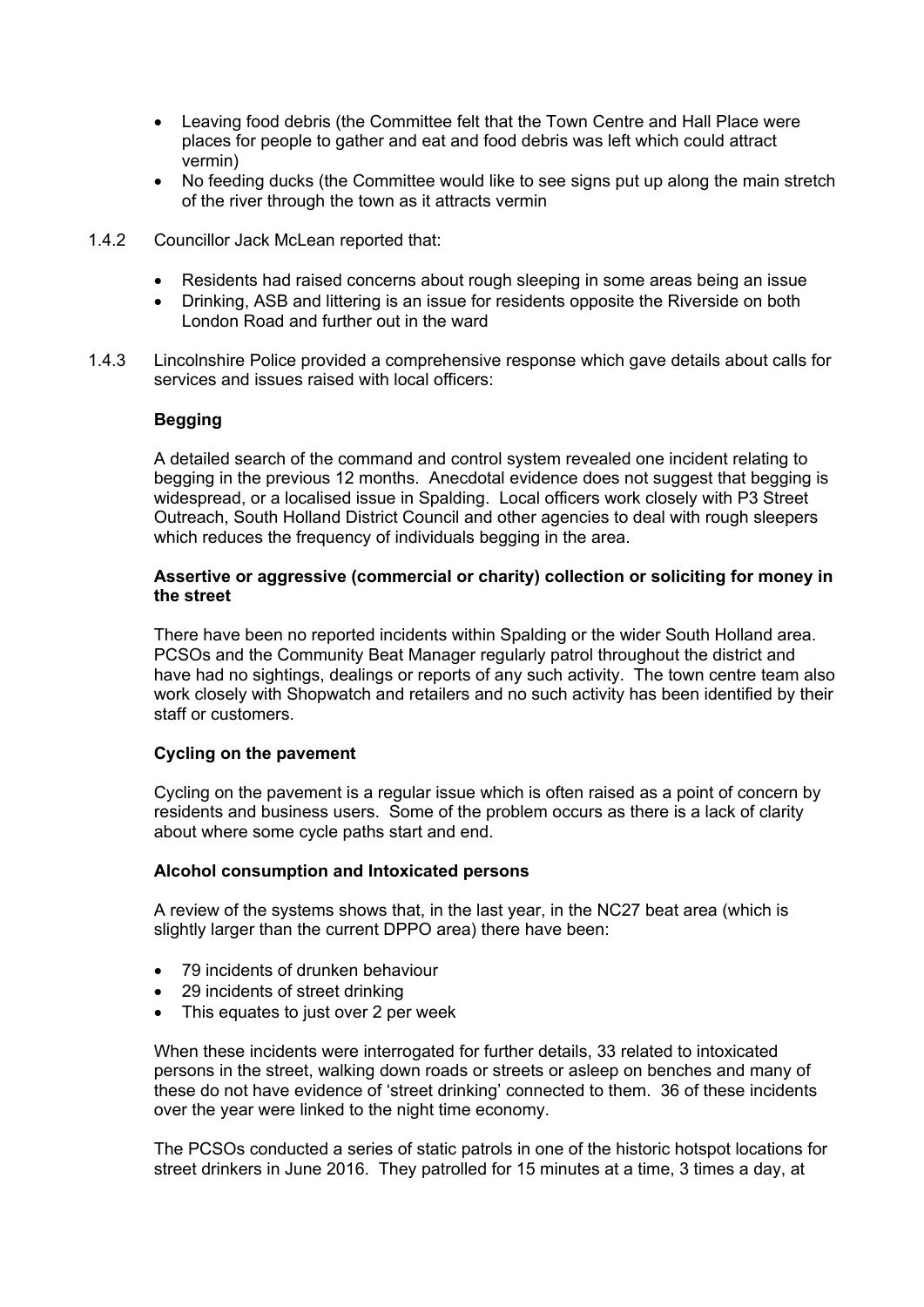varying times each day. Across one month only one street drinker was found on one occasion whereas there would previously have been large groups congregated at all times of the day and night. In comparison, in 13/14 there was an average of 71 interventions by officers on patrol in the first quarter and 86 in June 2013.

Further analysis of the reports of drunken behaviour and street drinking between April and July for the previous three years shows that the reports have reduced year on year:

- $2014 = 29$
- $2015 = 18$
- $2016 = 10$

The reduction in both reports and interventions from patrols is an example of partnership working in the town centre to tackle the issue.

### **Urinating and defecating**

Of the incidents detailed above, five of the drunken behaviour incidents refer to males urinating in a car park. This is not an issue that is raised as a concern with PCSOs regularly.

### **Littering**

There are only two incidents of littering reported to the police in the past 12 months in the MC27 beat area and, in addition, there were only 12 incidents of littering reported in the whole of South Holland in the previous 12 months.

### **Feeding pigeons**

This is not an issue known to the police.

### **Graffiti**

There have been a couple of series of graffiti in the town centre but the local policing teams identified the offenders and dealt with them through the criminal justice system. It does not appear to be a continual problem or particularly prevalent in the town.

### **Flyposting**

This is not an issue that is reported to the police or observed by local officers

### **Peddling**

There are rarely any incidents of peddling brought to the attention of the police in Spalding. Those that are reported always have a valid peddlar's certificate and are reminded of the requirements of this by officers.

### **Dog control**

Dog related incidents reported to the police are usually dog bite incidents. These are, in the main, in residential or rural locations where dogs are loose on walks and would not fall into a proposed PSPO area. The number of incidents reported to the police would not support its inclusion in a PSPO.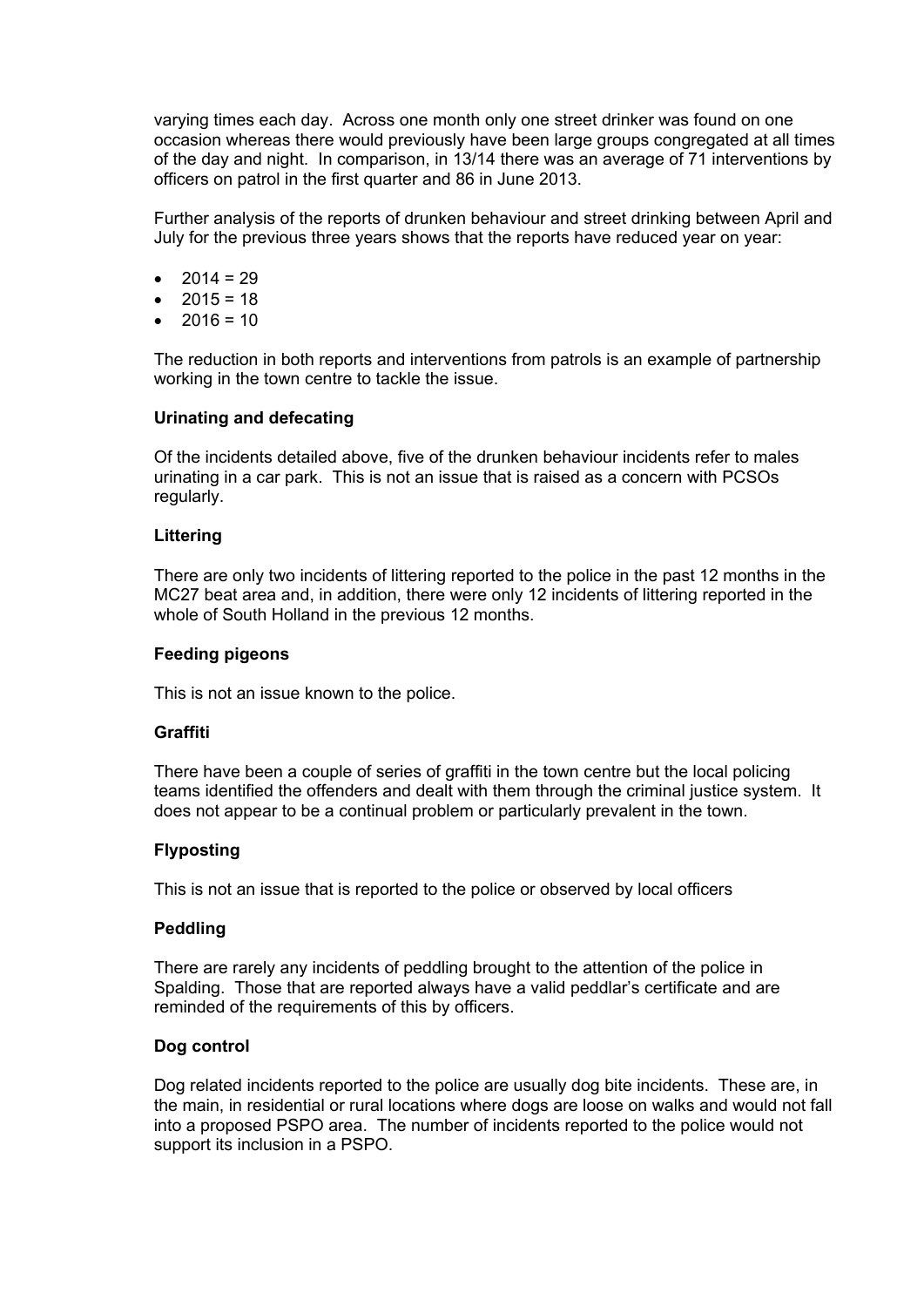## **Gating/Footpath closures**

Whilst Gore Lane car park has historically been a hotspot location for street drinkers, street drinking has reduced dramatically. There may be some partnership working that could be done to improve the area but gating orders or footpath closures are not believed to be a feasible option.

## **Obstructing the highway**

This is not a problem that officers in the area are aware of.

1.4.4 In addition to the completed consultation document based upon calls for service using both the Police Command and Control Computer system and information supplied by the Neighbourhood Policing team, the following information was provided by Chief Superintendent Shaun West;

"In summary, it is evidenced that the existing DPPO has had a significant amount of success in Spalding and that the alcohol related ASB has declined considerably. There still remains a perception of street drinking within the town that appears at odds with the reality. It must be considered whether the introduction of a PSPO, focussing on alcohol related issues, would have a negative impact on our community and feed into that perception. Equally, we must also consider how we manage perception as much as reality.

With careful consideration of how a PSPO would be branded, ensuring that the focus is as much around public safety as it is around challenging perceived alcohol-related issues, then we as an organisation would support our partners with the introduction of a PSPO for Spalding. As the officer in charge of the policing resources in South Holland, I would also expect South Holland District Council to support us in the enforcement of the PSPO – this would include the local authority officers using Community Protection Notices (CPNs), written warnings and administering the enforcement activity as per the agreed ASB, Crime and Policing Act 2014 partnership protocols for Lincolnshire."

1.4.5 Please see Appendix A for the Lincolnshire Partnership Protocols referenced above.

### 2.0 **OPTIONS**

2.1 **Option 1 - Do nothing. This will mean that the existing Designated Public Place Order (DPPO) will remain in place until 20 October 2017. At this point it will automatically become a Public Spaces Protection Order (to address alcohol in public) without the need for any additional action on the part of the Council.**

## 2.1.1 **Benefits of Option 1**

- There will still be powers for the police and/or council to deal with those drinking in public and causing anti-social behaviour
- A full review of enforcement options, processes and procedures can take place in tandem with other enforcement review work before the PSPO is implemented
- The consultation undertaken supports the view that the public perception of the problems in the town centre relating to street drinking are disproportionate to the reality at this location. The introduction of a Public Spaces Protection Order before the natural transition period may heighten the community concern and public perception around alcohol consumption in the town centre.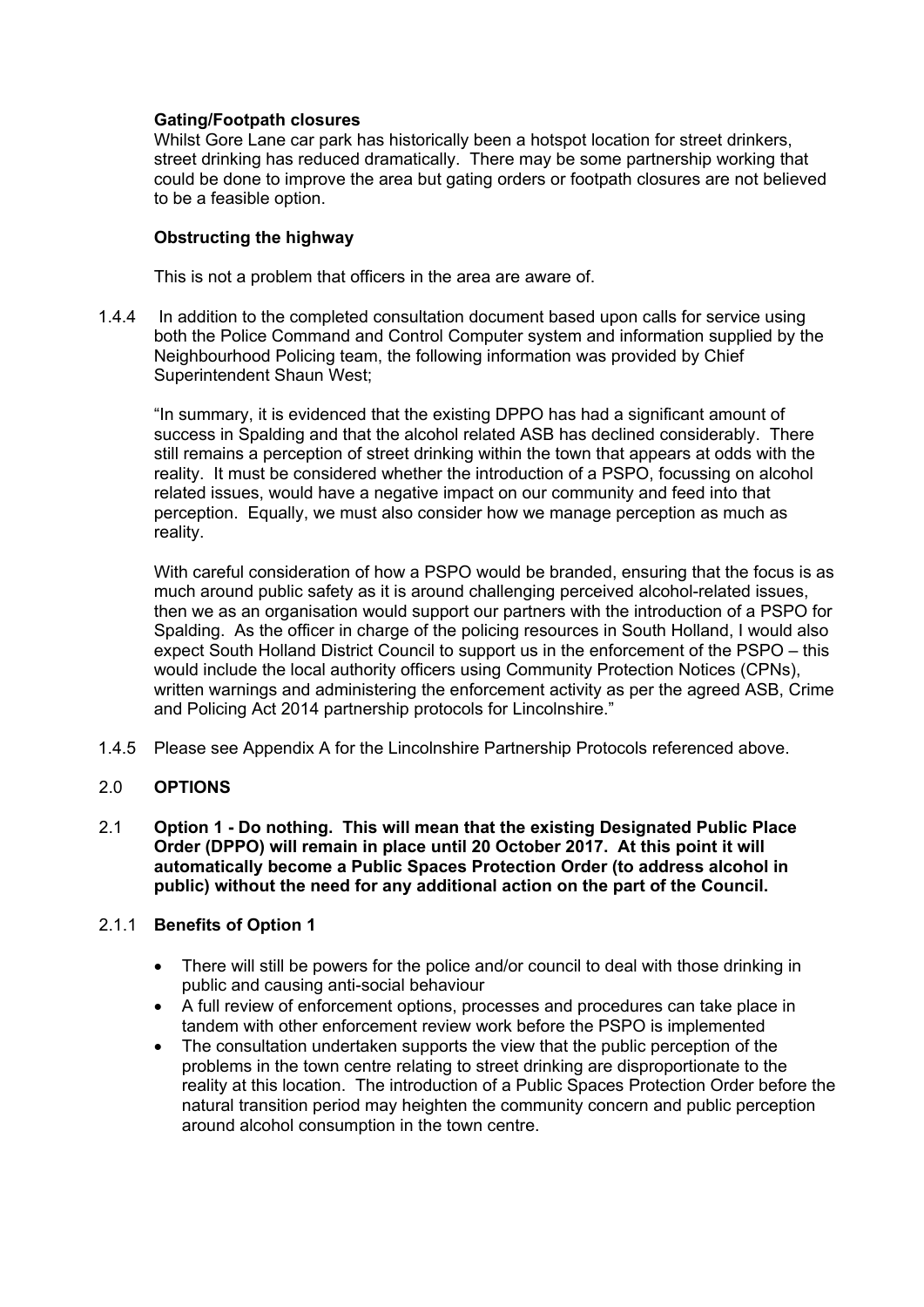# 2.1.2 **Risks of Option 1**

 Members of the public may feel that their ongoing concerns have been dismissed by the council and that no action has been taken

## 2.2 **Option 2 – Proceed with the immediate transfer of the existing DPPO to a PSPO only.**

# 2.2.1 **Benefits of Option 2**

The Council will use the tools available to address public concern.

# 2.2.2 **Risks of Option 2**

- The information and evidence provided shows that there has been a reduction in both reports and interventions required through patrols. One of the conditions required for the introduction of a Public Spaces Protection Order is that the problems are of a persistent or continuing nature. Public perception may suggest that they are of a persistent or continuing nature which may highlight a lack of reporting.
- If a Public Spaces Protection Order were considered and/or introduced this would generate increased interest in the topic. This may have a detrimental effect on the way that the town is perceived by businesses, residents and visitors – both current and potential in the future.
- The introduction of a Public Spaces Protection Order may heighten the community concern and public perception around alcohol consumption in the town centre.
- By introducing a Public Spaces Protection Order the expectation of the public will be raised. If there is not an officer present to enforce any breach dissatisfaction may well be experienced by the public.
- It should be noted that a PSPO is not an outright ban on street drinking. It is not an offence to consume alcohol in a public place; the offence is failing to comply with an officer's request within a designated PSPO area.
- Enforcing a Public Spaces Protection Order brings with it some potential areas to address including:
	- $\circ$  The Council does not currently have any existing enforcement staff whose role would be able to enforce the Order
	- o The police will be working to their own priorities and enforcing the Order may not be, at any point in time, their priority
	- $\circ$  There is an expectation from partners, the public and in the legislation that the Council will also be responsible for enforcement.
- 2.3 **Option 3 – a)** Leave the existing town centre Designated Public Place Order (DPPO) to remain in place until 20 October 2017 until it automatically becomes a Public Spaces Protection Order (to address alcohol in public) and **b)** conduct a thorough review of community concerns of street drinking or alcohol related concerns along the Riverbank raised through this consultation with a separate and new PSPO.

# 2.3.1 **Benefits of Option 3**

 The data for Spalding Town Centre has shown a reduction in incidents. Local concerns have been raised for the riverbank and through some of the consultation feedback which can be explored in more detail.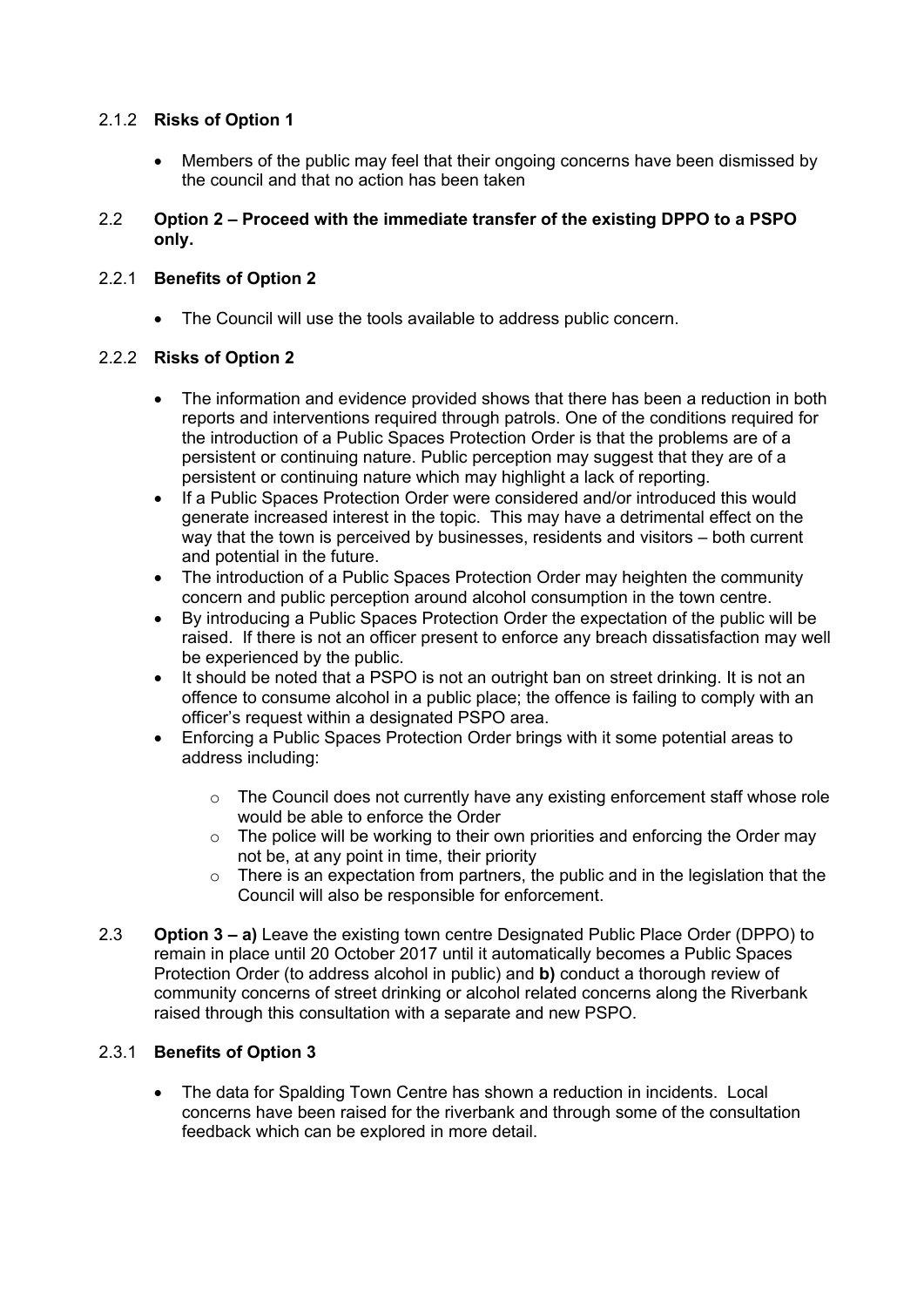To meet the requirements of the legislation, outlined in section 1.2 of this report, additional evidence gathering and consultation on this as an area of specific concern will be needed, rather than immediately extending the existing PSPO area.

# 2.3.2 **Risks of Option 3**

- Members of the public may feel that their ongoing concerns have been dismissed by the council and that no action has been taken
- 2.4 **Option 4 – a)** Proceed with the immediate transfer of the existing DPPO to a PSPO with conditions to address alcohol consumption, **b)** conduct a thorough review of community concerns of street drinking along the Riverbank with a separate and new PSPO and **c)** continue to consider other targeted interventions to address these concerns while this work is undertaken

### 2.4.1 **Benefits of Option 4**

 Responding to local concerns for the town centre and investigating further the issues raised by Members through the consultation.

# 2.4.2 **Risks of Option 4**

- The information and evidence provided shows that there has been a reduction in both reports and interventions required through patrols. One of the conditions required for the introduction of a Public Spaces Protection Order is that the problems are of a persistent or continuing nature. Public perception suggests that they are of a persistent or continuing nature which may highlight a lack of reporting.
- If a Public Spaces Protection Order were considered and/or introduced this would generate increase interest in the topic. This may have a detrimental effect on the way that the town is perceived by businesses, residents and visitors – both current and potential in the future.
- The introduction of a Public Spaces Protection Order may heighten the community concern and public perception around alcohol consumption in the town centre.
- By introducing a Public Spaces Protection Order the expectation of the public will be raised. If there is not an officer present to enforce any breach dissatisfaction may well be experienced by the public.
- It should be noted that a PSPO is not an outright ban on street drinking. It is not an offence to consume alcohol in a public place; the offence is failing to comply with an officer's request within a designated PSPO area.
- Enforcing a Public Spaces Protection Order brings with it some potential areas to address including:
	- o The Council does not currently have any existing enforcement staff whose role would be able to enforce the Order
	- $\circ$  The police will be working to their own priorities and enforcing the Order may not be, at any point in time, their priority
	- $\circ$  There is an expectation from partners, the public and in the legislation that the Council will also be responsible for enforcement.
- 2.5 **Option 5** Extend the existing PSPO to include the wider riverbank area and to include a number of additional behaviours suggested during the consultation period. This would include;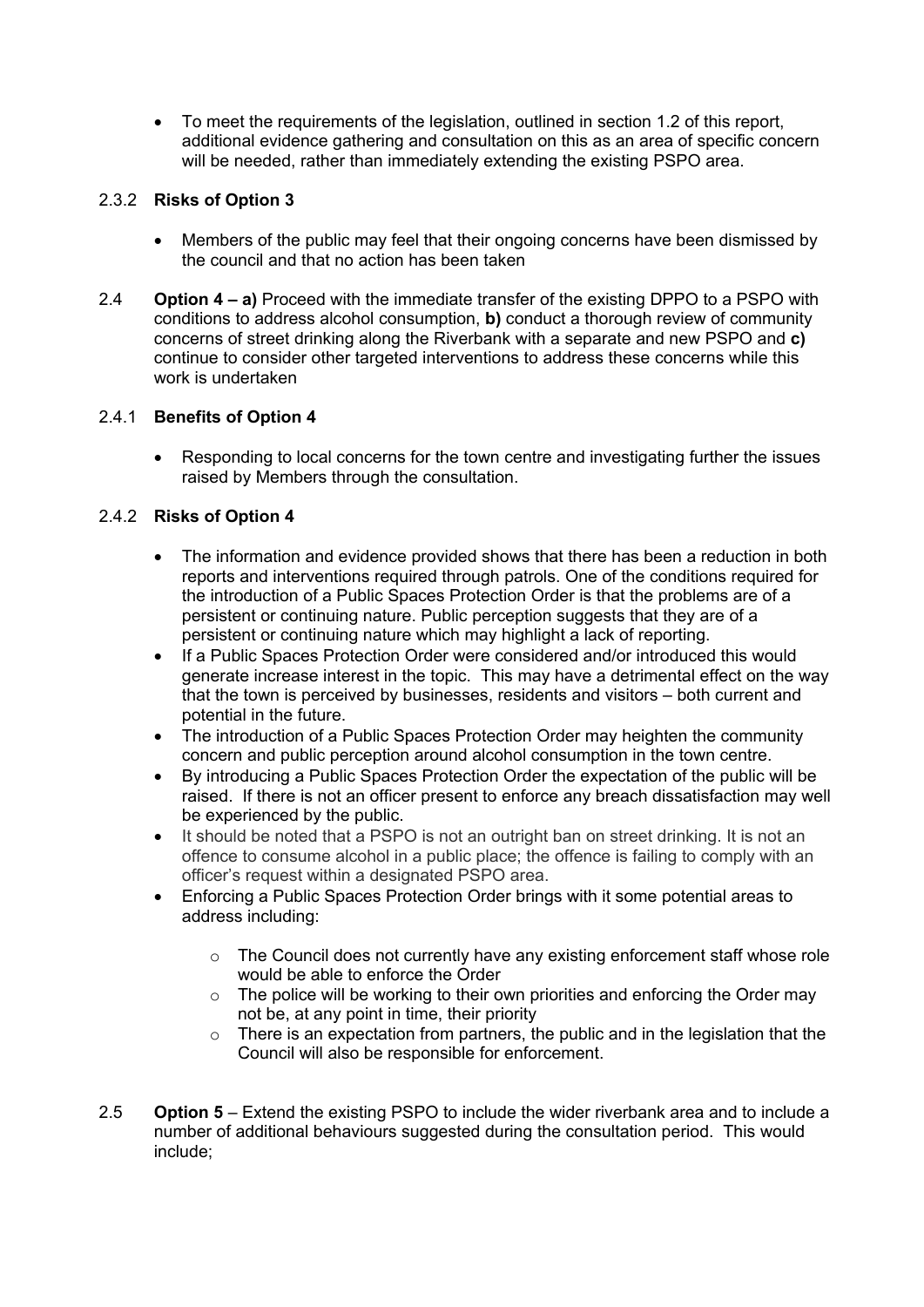- (i) No person shall spit saliva or any other product of the mouth on the ground without making an attempt to collect or eradicate the saliva or product
- (ii) No person shall within the restricted area urinate or defecate in the designated area
- (iii) No person shall deposit litter
- (iv) No person shall ingest, inhale, inject or smoke any substance which has the capacity to stimulate or depress the central nervous system. The prohibition does not apply where the substance is used for valid and demonstrable medicinal purposes, is given to an animal as a medicinal remedy, is a cigarette or vaporiser or is a food product regulated by food or health and safety regulation.
- (v) No person shall cycle on the pavement

# 2.5.1 **Benefits of Option 5**

 Members have suggested the inclusion of additional behaviours, based on their local knowledge of resident's concerns.

# 2.5.2 **Risks of Option 5**

- The full consultation requirements for these to be included have not been met at this stage as these as the additional geographical area needs defining and consulting upon
- At this stage, the information received through the consultation for these additional behaviours does not meet the two conditions outlined in 1.2
- By not meeting the legal requirements, there is a risk of legal challenge.

# 3.0 **REASONS FOR RECOMMENDATIONS**

3.1 The main concern that the PSPO would address is the consumption of alcohol. The number of calls for service, complaints and interventions has reduced. However, concerns continue to be raised by local residents. On balance, the following conditions help to address these while further consultation is taking place:

### **First condition**

- Activities carried out in a public place in the local authority's area have a detrimental effect on the quality of life of those in the locality or
- It is likely that the activities will be carried out in a public place within the area that will have such an effect support continued action in the Spalding Town Centre area and a transition from a DPPO to a PSPO

### **Second condition**

.

The effect, or likely effect of the activities:

- Is, or is likely to be, of a persistent or continuing nature
- Is, or is likely to be, such as to make the activities unreasonable and
- Justifies the restrictions imposed

## 4.0 **EXPECTED BENEFITS**

4.1 Users of Spalding Town Centre will be clear on the behaviours expected of them.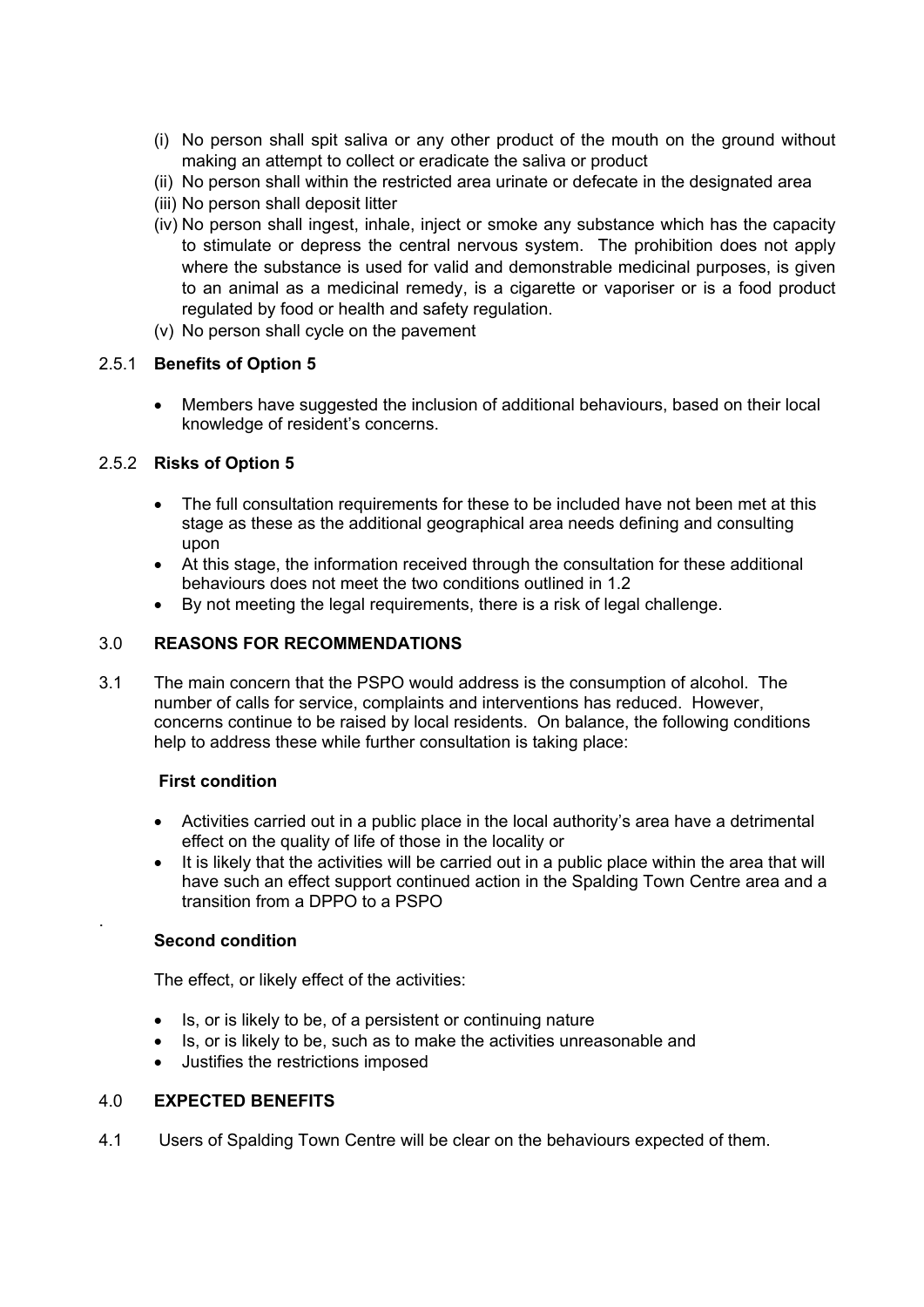4.2 Behaviours other than alcohol consumption can also be addressed in the most appropriate way.

# 5.0 **IMPLICATIONS**

## 5.1 **Constitution & Legal**

- 5.1.1 This paper has set out the legal framework for a Public Spaces Protection Order as set out in the Anti-Social Behaviour, Crime and Policing Act 2014.
- 5.1.2 Fixed Penalty Notices under s68 are delegated to certain officers, further review of appropriate delegations will need to be in place to support this enforcement initiative.
- 5.1.3 The wording of the PSPO will meet the requirements of the Anti-Social Behaviour, Crime and Policing Act 2014.
- 5.1.4 Consideration must also be given to the Equality Act when setting out restrictions or requirements.

# 5.2 **Corporate Priorities**

- 5.2.1 The recommendations in this report contribute to the following Council priorities:
	- To develop safer, stronger, healthier and more independent communities whilst protecting the most vulnerable
	- To have pride in South Holland by supporting the district and residents to develop and thrive

### 5.3 **Crime and Disorder**

5.3.1 Alcohol consumption in a public place continues to be a cause for concern for local residents and a PSPO will enable action to be taken where necessary. From a community safety and public perception it needs to be very clear to all residents that the PSPO states that 'No person shall drink alcohol in a public place' and that this is not an outright ban on street drinking. It is not an offence to consume alcohol in a public place; the offence is failing to comply with an officer's request within a designated PSPO area.

### 5.4 **Equality and Diversity / Human Rights**

5.4.1 The conditions in the PSPO will be applicable to all users of the town centre and do not adversely affect one group of people over another.

### 5.5 **Financial**

- 5.5.1 To proceed with the additional consultation required for a Public Spaces Protection Order would have financial implications in both officer time and media/publicity materials.
- 5.5.2 To proceed with the introduction of a Public Spaces Protection Order would have financial implications. Initially this would be the signage and publicity needed to make the public aware of the Order. This would be minimal and will be met from existing budget.
- 5.5.3 Enforcement costs would need to be considered if this is progressed beyond existing delegated officers.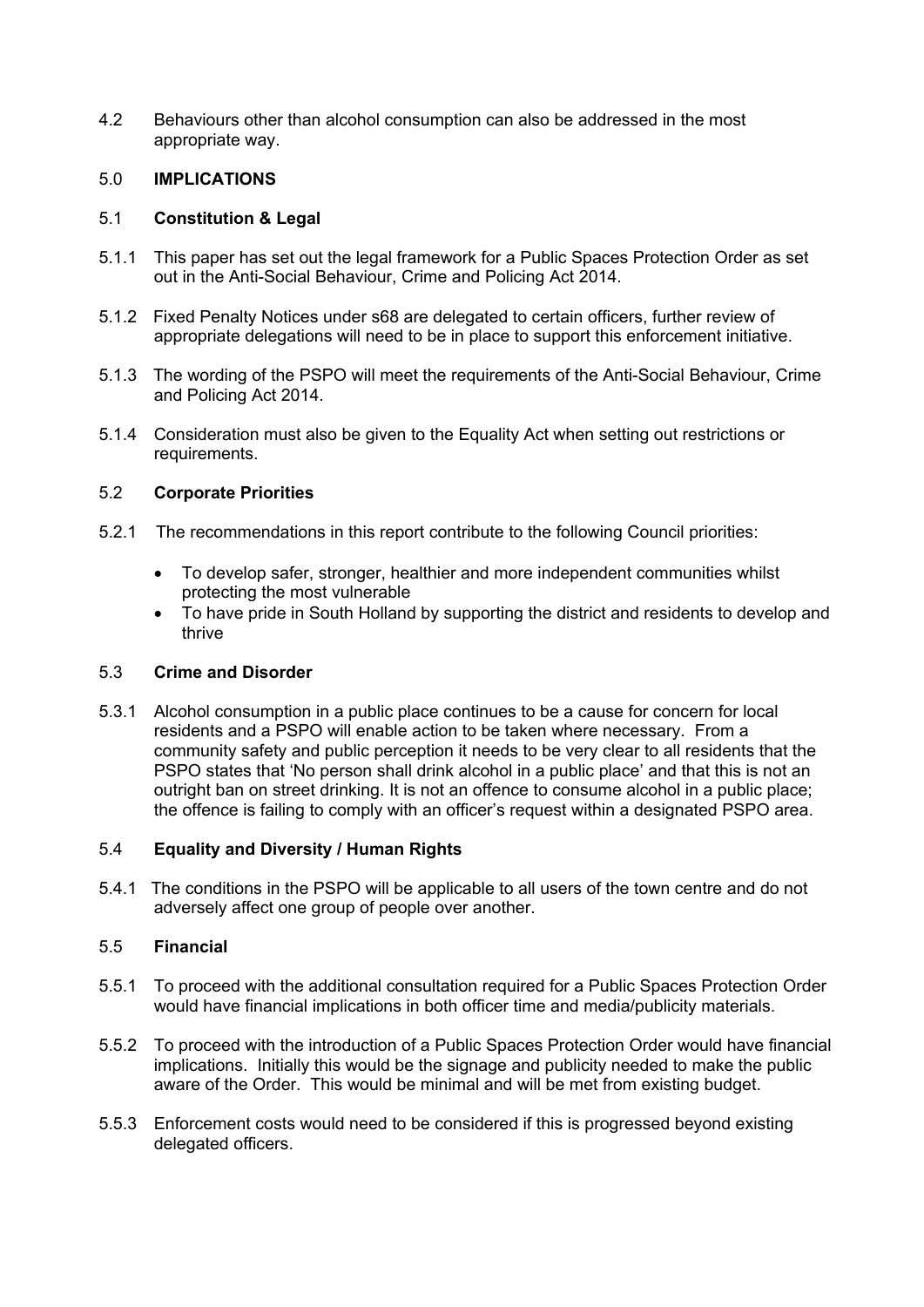5.5.4 There could be some legal costs associated with the serving of fixed penalty notices (FPN), as the offender has a right of appeal to the magistrates court, this includes all FPN served by the Police under this legislation.

# 5.6 **Health & Wellbeing**

5.6.1 The health and wellbeing of the individuals involved in the anti-social behaviour in the town centre will be considered in the working group and will be a key element of any action plan.

### 5.7 **Reputation**

5.7.1 There is a danger that the grossly disproportionate public perception about street drinking is reinforced by the introduction of the Order. The Council might consider that, to introduce a Public Spaces Protection Order without clear evidence of a persistent nature could be detrimental to the Council's reputation.

### 5.8 **Risk Management**

- 5.8.1 Public Perception there is the potential that a review of the DPPO and change to PSPO will heighten community and media interest in this area and careful consideration to the communications plan is needed to not raise community concerns. The introduction of the PSPO is to give agencies a tool to use should we need it. This is based on issues in the past, even though in recent years there has been a significant reduction in incidents.
- 5.8.2 Legal Challenge the Council needs to be satisfied that both the conditions are met for any implementation of a PSPO. On balance, for alcohol, these conditions are met. For any additional geographical areas or additional behaviours to be included in the PSPO, further consultation and evidence review would be needed.
- 5.8.3 To improve perceptions of Community Safety, the Council needs to address community concerns. Not taking any action at all could risk worsening perception of community safety.

### 5.9 **Safeguarding**

5.9.1 Those individuals who may be in breach of a PSPO may be 'vulnerable' with their own needs. Additional support as well as enforcement may be needed on some occasions.

### 5.10 **Staffing**

5.10.1 In committing to introduce a Public Spaces Protection Order, the Council is acknowledging the need for robust enforcement. The Council will need to consider enforcement for the PSPO which may have staffing implications in the future.

### 5.11 **Stakeholders / Consultation / Timescales**

- 5.11.1 The consultation undertaken has been covered earlier in this report.
- 5.11.2 For any geographical areas not covered by the existing DPPO or additional behaviours, further consultation will be required.